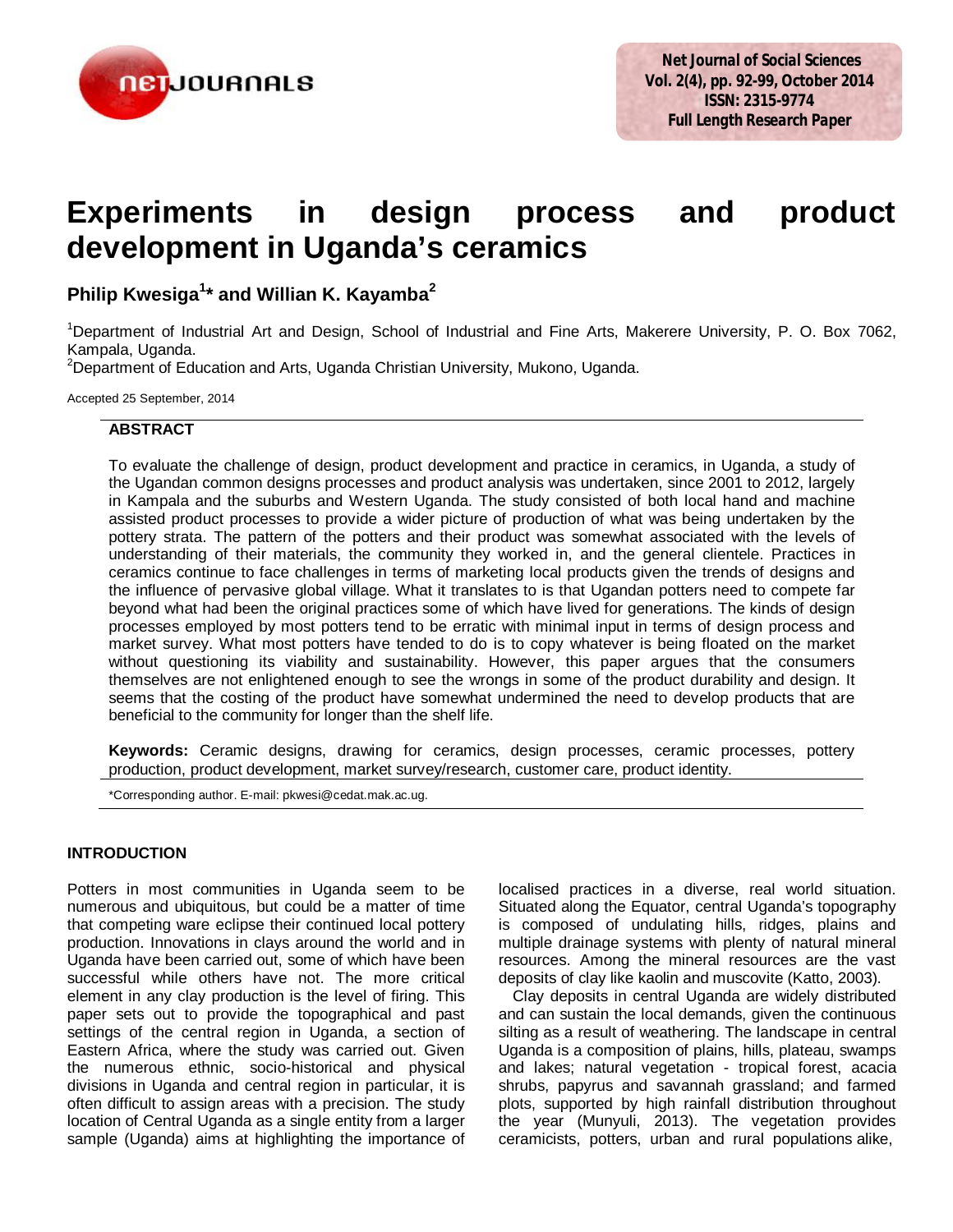with the fuel energy source that is sustainable through fuel-saving technologies.

There are increasing concerns about the relevance of the kinds of education, practice and industry developing communities like Uganda should pursue. The issue to be addressed by this research study is the need to transform the function, definition and negotiation of museums towards skills transfer, identities and practices among the Ugandan people. It is argued that school and institutions is where educational change can shape and restructure cultural production and use of the people. In the study of the reproduction of indigenous knowledge and economic development using pottery, it is often historically dependent on cultural, social and political-economic structures, which have shaped Uganda; a context which Uganda communities should continually symbolise.

The historical construction of pottery and its use in Uganda presents a multiple definition contingent on the traditional existence of the social and cultural domains. Traditionally, then, pottery has been associated with cultural processes and class segregation. While the old pre-1900 Uganda social setup of the various domains was structured by the economic activities, which were mostly determined by one's birth, new patterns have gradually emerged that have been substantially influenced by formal schooling throughout the Twentieth Century.

According to the recent surveys, 80% of the population is largely dependent on subsistence farming and save for the recent years that the art and craft production has been recognised as a potential source for supplementing incomes. Throughout Uganda many communities have considered creative and craft skills and intercession are carried out could generate a firm foundation to enable them increase their income. In Uganda, as in most African cultures, roles or practice in the reproduction and use of pottery have long been controlled either by local communities demand. (Figures 1 to 7) However, by midtwentieth century, with increased interaction with Christianity, colonialism, trade and formal schooling, ownership and functions of museums have been predominantly silence or silenced.

The rapid changing in social class and segregation continue to register among producers and users alike. The original traditional pottery forms while have persisted and record of the ever increasing gap among the rich and poor / the elite and semi-literate alike. Pottery that is informed by cultural process and social segmentation continue to have less and less usage in the larger community (Table 1).

While it may be assumed that traditional pottery has not survived in communities that condone it, the work of pottery by elite potters has made some inroads, some of it so close in resemblance to the known traditional forms and even the finish. This has been largely encouraged by trained artists or those that tend to copy what the trained artists do. These forms are acquired significantly for their



**Figure 1.** Soup bowls – Orwabya.



 **Figure 2**: The local Ganda Nsuwa.



 **Figure 3.** Drinking vessel.

iconic representation rather than their imaged use. These types of forms work well as décor in homes and spaces of mostly the elite individuals in the community (Figure 8 to 12, Table 2).

The improved forms of pottery and ceramics are more favoured by the elite, even when they are still as close in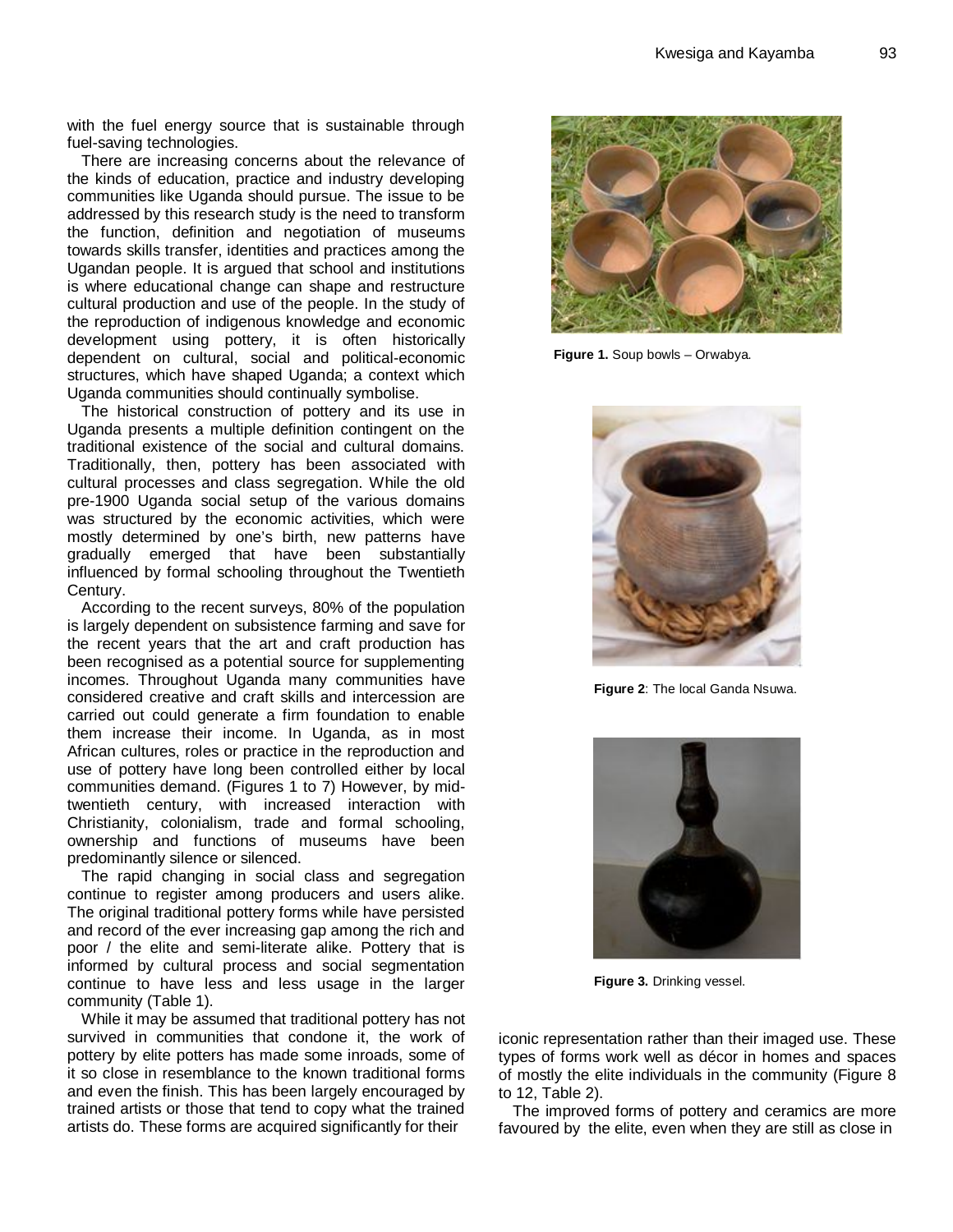

Figure 4. The local beer pot.



Figure 5. Local water pot.



Figure 6. A collection of ceremonial pots.



Figure 7. The fumigator.

| Group    | Soup bowl<br>use | Ganda<br>Nsuwa use | <b>Drinking</b><br>vessel use | Beer pot use | Water pot<br>use | <b>Ceremonial</b><br>pots use | <b>Fumigator</b><br>use |
|----------|------------------|--------------------|-------------------------------|--------------|------------------|-------------------------------|-------------------------|
| 01 (N32) | 05               | 01                 | 00                            | 00           | 02               | 00                            | 00                      |
| 02 (N24) | 10               | 05                 | 01                            | 04           | 10               | 06                            | 00                      |
| 03 (N48) | 32               | 12                 | 04                            | 15           | 40               | 16                            | 01                      |
| 04 (N24) | 24               | 04                 | 10                            | 28           | 15               | 10                            | 04                      |

 **Table 1.** Uses and knowledge of pottery type results among different groups.

Key: 01: University graduates, 02: High School Leavers, 03: Primary Leavers, 04: Primary dropouts.

resemblance to the traditional forms. This fits in well as pottery is known to be one of the oldest arts of mankind (Barley, 1994). Over the whole African continent, indigenous production is enormous. However, in Uganda pottery is seen dramatically endangered by being displaced by modern vessels of aluminum, enamelware, plastic or more informal containers from western-style industrial packaging (Kwesiga, 2005). Uganda's pottery implies beauty, elegance and ingenuity with an aim of gaining wider appreciation from the local population and the world over. The artists have embraced the fact that clay is the one of the most enduring materials and that the contribution of pottery to our general knowledge of the past is second to none. The ceramicists' continue to represent glamorous and artistic pottery forms in the natural colours: – black, white and brown, a result of their mastery to use local technologies which strongly reinterprets the role of historical pottery of the region.

The more specialized class isolated forms like milk vessels tend to have less attraction among the less literate since they don't have a direct use and meaning derived from them. They are also not in common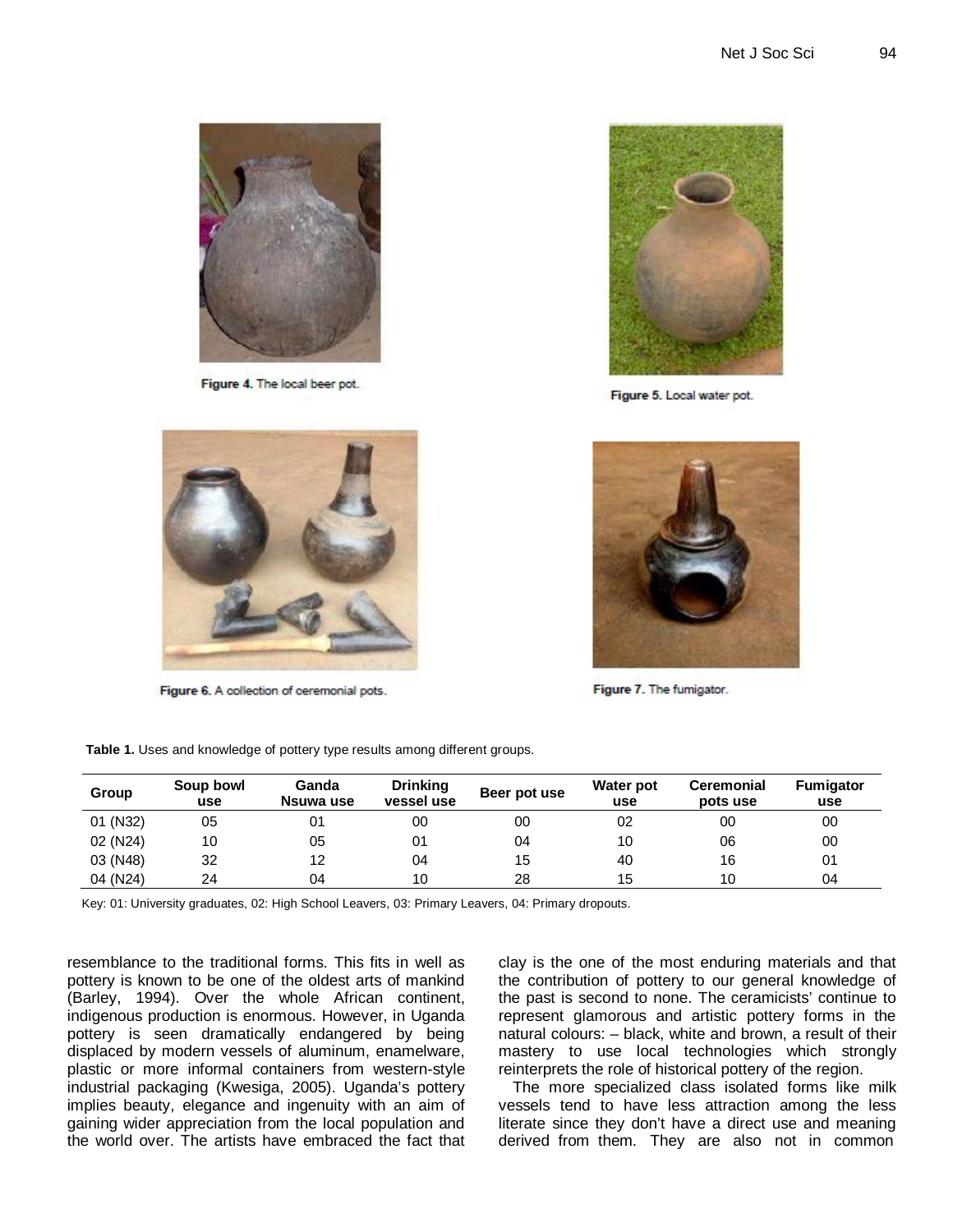

 **Figure 8.** Forms inspired by local pottery.



**Figure 10.** Improved water pot.



**Figure 9.** Containers influenced by local pot.



 **Figure 11.** Milk pot and fumigator lookalike.



 **Figure 12.** Imitation of drinking vessel.

possession by the larger group if it were not for their elegant form and style. The ownership of cows remain an

iconic symbol for the rich, thus the elite see it as part of a celebrated achievement in terms of possession of the forms. There seems to be concrete relational patterns that have developed between formal education and production practices, which include formal and informal contact, economic links (Mair, 1934), institutional relationships and the status accorded to indigenous practices (pottery production and use).

In addition, there is the issue of the societal functions, formal education and external inspiration (north) performed in relation to ceramic production and use. This calls for the need to access the type of relationship that emerged, by asking certain, fundamental questions (Kwesiga, 2013). What factors influenced the relationship and accounted for the process of ceramic innovations? Is there a balance between the stability and change in ceramic production and use, or is it a situation of primacy and subordination? It is important to examine the impact the links thus established have had on the internal workings of those involved; the qualitative or evaluative aspects of the changes.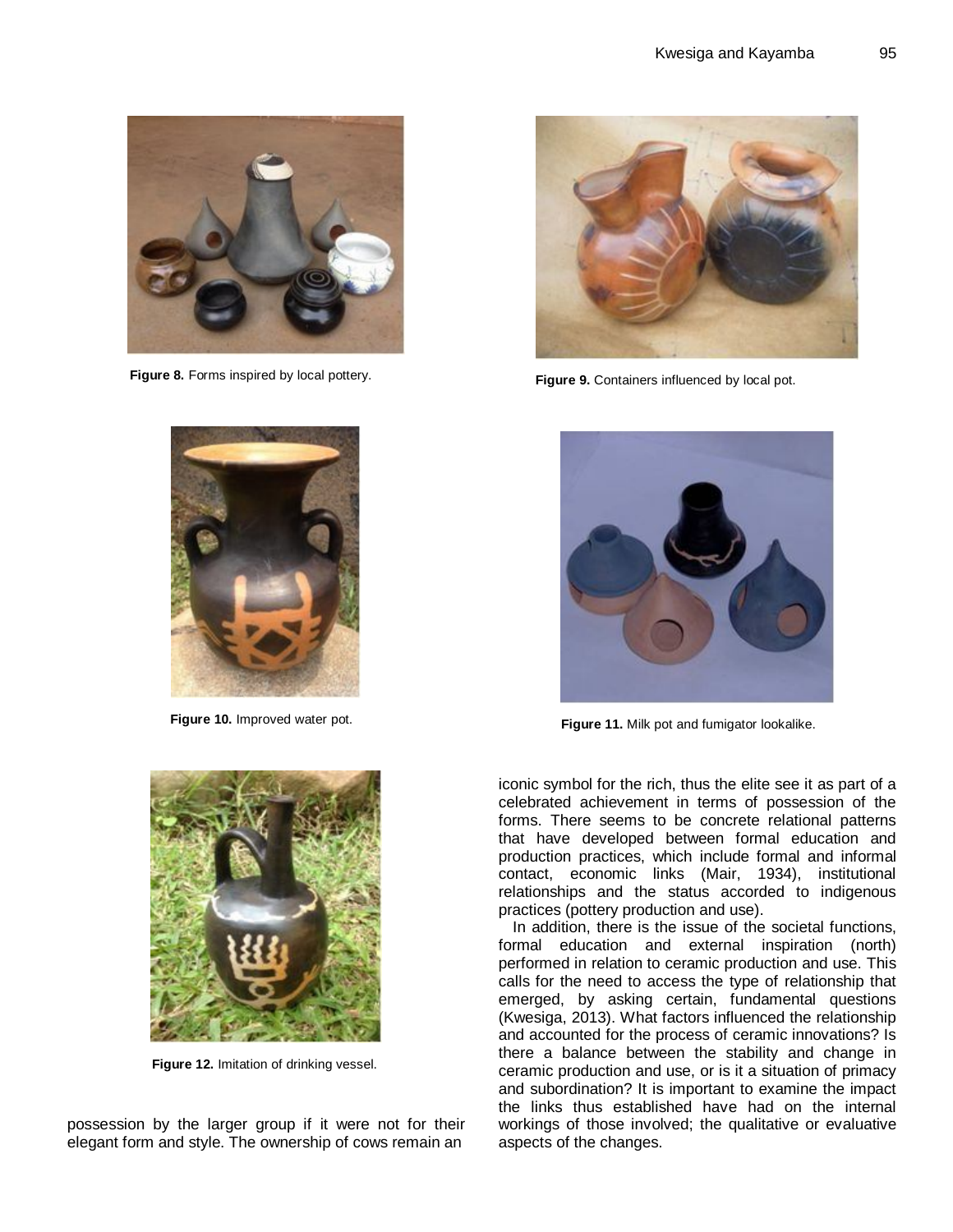| Group                 | Forms inspired by<br>local pottery | Containers influenced by<br>local pot | Improved<br>water pot | Milk pot and<br>fumigator lookalike | Imitation of drinking<br>vessel |
|-----------------------|------------------------------------|---------------------------------------|-----------------------|-------------------------------------|---------------------------------|
| 01 (N32)              | 30                                 | 24                                    | 32                    | 20                                  | 26                              |
| 02 (N <sub>24</sub> ) | 15                                 |                                       | 20                    |                                     | 16                              |
| 03 (N48)              | 24                                 | 18                                    | 24                    | 06                                  | 40                              |
| 04 (N <sub>24</sub> ) | ィつ                                 | 02                                    | 10                    | 00                                  | 04                              |

**Table 2.** Possible use and familiarity of improved pottery type results among different groups.

Key: 01: University graduates, 02: High School Leavers, 03: Primary Leavers, 04: Primary dropouts.



**Figure 13.** A local potter digging and storing her clay in wet form using a hoe and storing clay in banana stems to keep it moist.

**Table 3.** Clay types and the use results  $(N = 56)$ .

| Type of clay | Number of<br>potter | % using the kind of clay | Av distance (km) from the<br>nearest source | % of potters with clay<br>equipment |
|--------------|---------------------|--------------------------|---------------------------------------------|-------------------------------------|
| Ball clay    | 54                  | 96.4                     | 1.5                                         | 12.1                                |
| Earthenware  | 48                  | 85.7                     |                                             | 26.6                                |
| Muscovite    | 12                  | 21.4                     | 20                                          | 48.2                                |
| Kaolin       |                     | 71                       | 60                                          | 69.4                                |

# **Types of clays used**

Most of the easily available clays in Uganda have been formed by sedimentary processes. Since various clays offer different challenges to potters and learners alike, a record of the diverse sites were identified and examined. While this kind of caution ensures quality control and research data, it is rarely used by most of the local potters in Uganda (south).

Dry clay is easier to process. The wet usage of most of the clays by local potters (Figure 13) has somehow compromised the idea of having a quality material for production of quality pottery. Most pottery products in Uganda may not attract a ready market beyond the local use. This has a kind of influence in the way potters will survive in the wider market given that consumers in Uganda are increasingly appreciating the quality of some of the imported (north) ceramics products (Table 3).

The potter's wheel was the most sought after equipment by most formally educated potters. A range of locally fabricated potters' wheel mostly employing the manual technologies (treadle and kick wheel) were the kinds that the formally trained potters favoured which the less literate preferred to use handmade methods.

#### **METHODOLOGY**

This article presents the results of a research effort that explored innovations that involve the use of more workable clays, forms and ideas. The research in addition considers an alternative production and ceramic usages. The specific objectives were to define the stability and emerging ceramic uses, appraise the earlier forms of pottery and ceramics, and suggest the emergent new ideas and clays. To achieve the aforesaid objectives the study drew on LeCompte and Schensul (1999), model where the use of participant observation and various forms of face-to-face, in-depth interviewing as principal forms of data collection: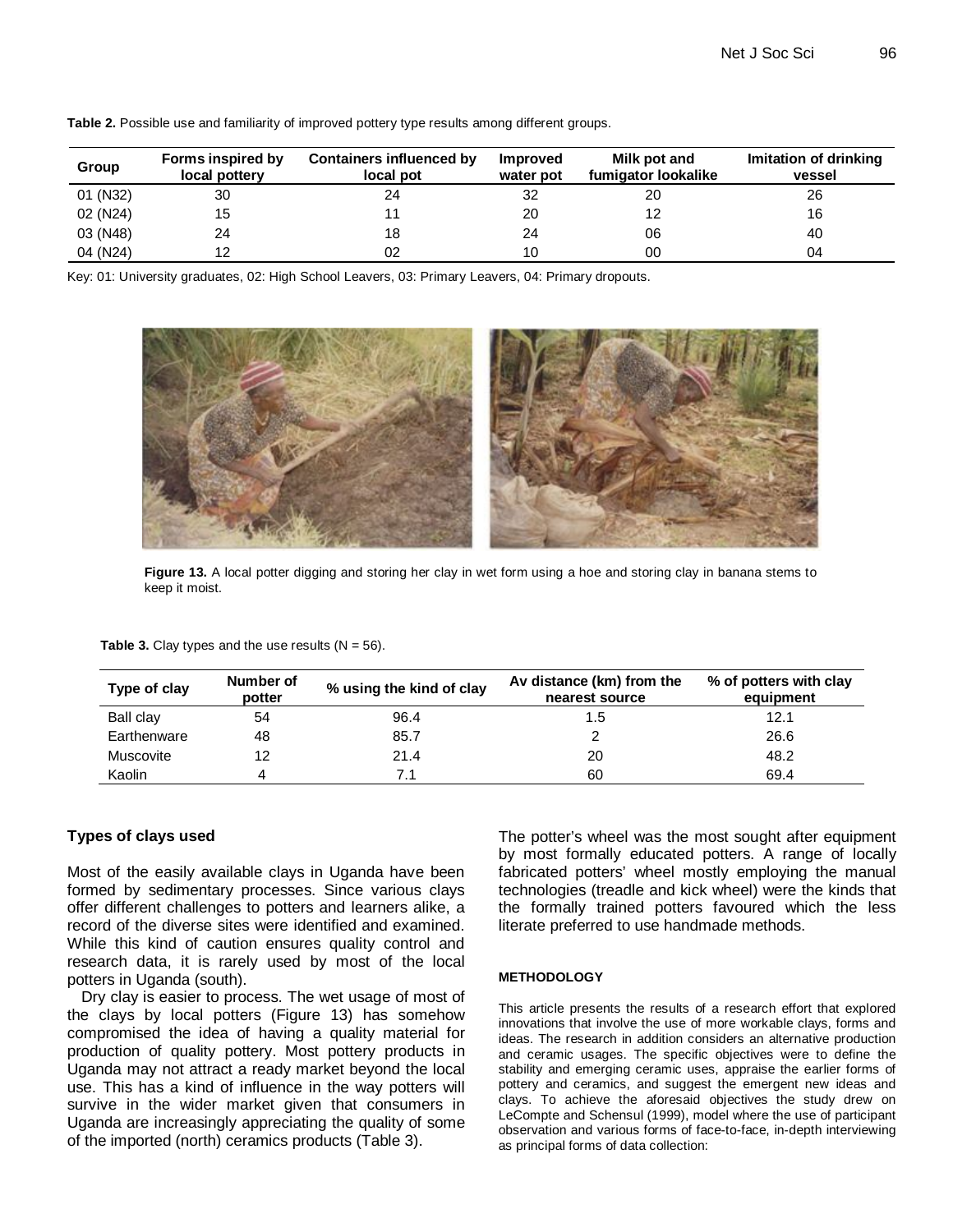(i) Participatory and site visits. The data essential during the participation and site examination was (a) the existence and production of the ceramic forms; (b) the ceramic forms in use; (c) the kind of users and consumers of ceramic forms; (d) the corporeal distribution; and (e) the visual research collection.

(ii) Examination of the facts obtainable about the ceramics innovations.

(iii) Investigating to determine the types of clays used in the production.

The investigation on the production and use was limited to purposively selected ceramicists and users that were spread in both rural and urban settings.

# **FINDINGS**

The following sections are synopsis and a summary of the findings of the study.

#### **Basic ceramics/pottery equipment and materials**

From the study survey, the following equipment and materials were identified:

#### *Potters' wheel*

Use of potter's wheel was the most sought after equipment by most formally educated potters (Figure 14). There were a range of locally fabricated potters' wheel mostly employing the manual technologies (treadle and kick wheel). These tended to be inexpensive and easy to repair. Some of the potter's wheel designs were an imitation of the rather expensive imported wheels in established institutions. There seems to be no equivalent of locally made forming equipment in Uganda.

## *Kilns and furnaces*

Kilns and furnaces for firing ceramics are some of the Ugandan potters' nightmare. Not only do they require specific clay materials (fire bricks) the construction technology is still a preserve of a few technical experts. The most common design is one that uses either wood or oil (used) as fuel. Attaining the right temperature for the particular clay body using local firing methods is very hard to comply. Given the increased concerns about deforestation, the former may not be sustainable in Uganda. The few electric kilns available to potters are very expensive to run though they give better and reliable results (Figure 15).

#### *Ball mills*

Ball mills help to reduce the amounts of wastage and give fine clay that is desirable to most elite potter (Figure 5).



**Figure 14.** An Improvised potter's wheel.



**Figure 15.** Locally constructed bottle updraft kiln.

However, local (traditional) potters do not employ this method since they work their clay direct from the deposits in it wet form. Ball milling is usually possible with dried materials.

#### *Pug mills*

Pug mills are meant to cater for large establishment where a lot of clay materials are required. The ones available in Uganda are mostly manual and locally fabricated. The alternative to pug milling clay is using manual labour (the hand).

Most of the equipment above have been introduced to Uganda as a result of the contact between the north (West) and south (Uganda). Not only does the equipment dictate what potters' in Uganda produce but it also determines the ultimate use of the products.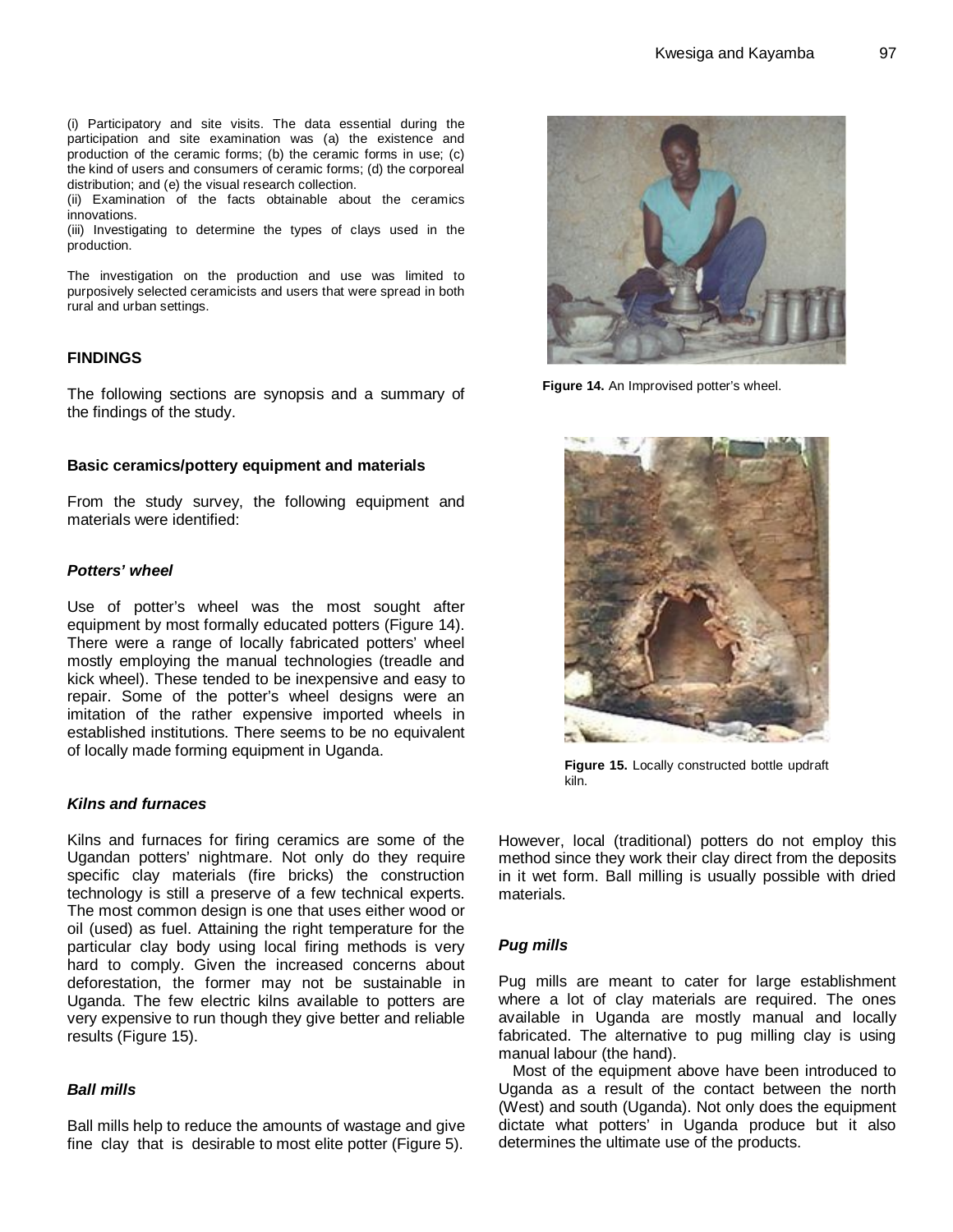# **Types of clay bodies**

There is a link between the types of clays the location of the potters and the demand for the various items. But the power of choice of material lies in the hands of potters. The decisions are usually based on the location of the nearest materials.

# *Ball clays*

These seem to be the most commonly used clays both by formally and non-formally trained potters. This is flexible clay that gives results quickly without much process.

## *Kaolin and muscovite*

These are primary clays and a more pure in their existence. These clays offer a range of recipes for high firing clays and a rarely used by traditional potters. They are difficult to form using traditional means.

# **DISCUSSION**

For a sustained production of ceramic forms to be maintained, it requires that there are willing consumers and users of the forms. The kinds of forms to be consumed are directly related to the level of understanding of such forms. The levels of understanding of ceramic form use, the study can reveal are related to the proximity of the local pottery user to the local settlement, the social position and cultural groundings.

The use of ceramic production equipment indeed has a direct link to the kinds training the ceramicist has undergone.

## **Potters' wheel**

A potter's wheel can be used by any potter, regardless of the academic background. However being able to understand the consumer perceptions and traits are likely to point the levels of education of the producer. The type of surface treatment is also likely to follow the kind of training one has been exposed to as evident in Table 1.

# **Kilns and furnaces**

Local potters have had a tradition of using open bone fire to harden their wares. These methods may not give the right firing range of wares and use relatively less fuel and take a relatively short time. Their products may not withstand the wear and tear compared to the ones fired in commercial kilns or furnaces. A few potters have

developed their own types of furnaces with one being a dug out from an ant hill. Here the temperatures are easily controlled and there is uniformity in the final fired products. The products are also more resistant to wear and tear.

## **Ball mills**

Ball mills were introduced in Uganda in the  $20<sup>th</sup>$  century and their use is limited to well-established institutions and small scale producers. While the former are imported, the latter are fabricated by technical experts who understand the milling technology. While the milling technology is relatively simple, it requires a motor and power source. Hand operated mills are cumbersome to operate since the time of milling can take more than ten hours non-stop.

# **Types of clay bodies**

The type of clay body determines the type of ceramics – earthenware, stoneware and porcelain are some of the widely known bodies. In Uganda, the largely used type is the earthenware. It requires less labour and takes shorter time to mature. However, the other remaining types are known for producing fine and quality products.

# *Ball clays*

Ball clays are the most widely used types in Uganda. They have one shortcoming of containing more impurities since they are formed by natural forces like erosion and abrasion. They are likely to form a good distance from their mother rock. The more reddish they appear, the more natural iron oxide composition they possess. While iron is a good flux, it does not withstand high temperatures forcing products of clay with excessive iron to vitrify at lower temperatures. These ball clays are very easy to handle since they are highly plastic.

# *Kaolin and muscovite*

Owing to nature as primary clays, they tend to contain less impurities and fire white or buff depending on their mother rock. While muscovite is the result of rock disintegration, it usually settles in layers and is more workable than Kaolin. To strengthen the ball capabilities, quantities of kaolin and or muscovite can be added giving the ball stronger qualities and high firing range.

## **CONCLUSION AND RECOMMENDATIONS**

It can be concluded that formal education continues to